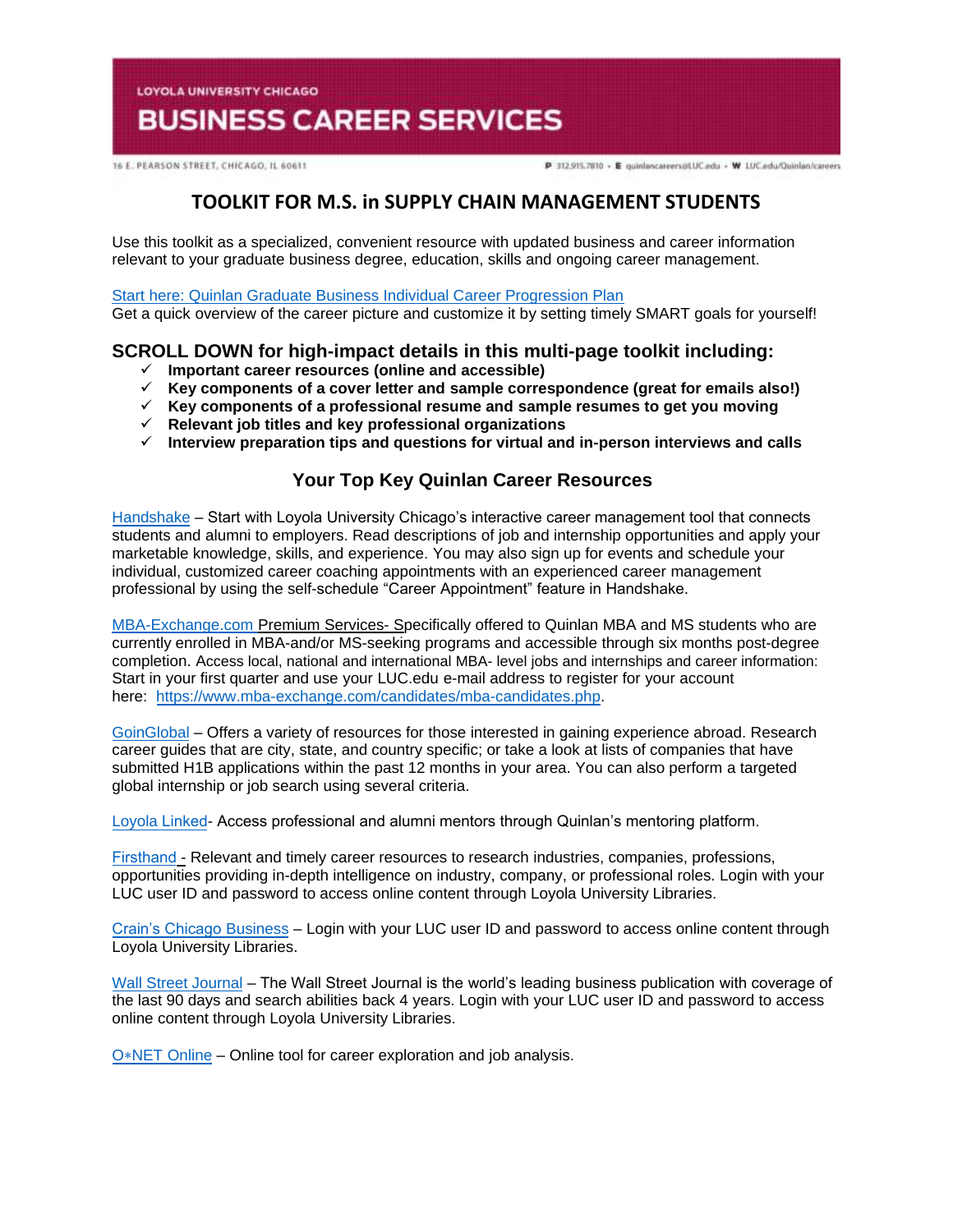# **Key Components of a Cover Letter**

A cover letter is your customized written introduction of yourself relevant to your job search interests (it may also be a digital email message) and it may be read before, and/or after, you and/or your resume has received a hiring professional's attention. The cover letter is concise and should complement the resume by specifically highlighting your qualifications and experience relevant to why you are a match for the specific position and company/opportunity.

Be particularly responsive to the job or internship description requirements.

Your cover letter may also be read and re-read before, during and after your interview(s) by a number of individuals involved in the selection and hiring process.

Also, you may type the key components of a cover letter, into an email message body and attach a resume PDF, as mentioned in the cover letter/email message.

#### **Visit [here](https://www.luc.edu/media/lucedu/quinlan-businesscareerservices/Cover%20Letter%20Guidelines.pdf) for the Business Career Services cover letter guide.**

#### **From the top:**

**Your Heading:** This usually includes your first and last name (middle initial optional). Your street address, city, state and zip code serves as the mailing address included in all business letters. You may also format it similarly to the heading on your resume.

**Full Date:** (Month, Date, Year) This is important as cover letters are not time stamped like email messages.

**Employer's heading**: This includes Employer's/Recruiter's name (if known\*) Employer's Title, Name of Company/Organization, Street Address, City, State, Zip Code

**Salutation**: Dear Mr./Ms./Dr. (Last name of contact):

or

Dear Hiring Manager/Recruiter (\*If the last name of the contact is unknown): (Do not write: To Whom It May Concern)

**Paragraph 1:** Address your specific reason for writing to the individual/company as it relates to the employer's hiring or talent needs. Distinguish yourself in the first paragraph to give them some context: *As a Master of Science in Supply Chain Mangement student at the Quinlan School of Business with 2+ years of operations experience …* 

**Paragraph 2 and 3:** Describe how your skills, knowledge and experience and other attributes qualify you for the position and demonstrate that you are well-suited for the opportunity. Indicate confidence that you will excel in the role and be an asset to the organization/employer.

**Paragraph 4:** Show gratitude and mention follow-up or next steps in closing and ending the letter

**Signature**: Sincerely, Full first and last name Signature as appropriate

If resume is attached or enclosed: mention this.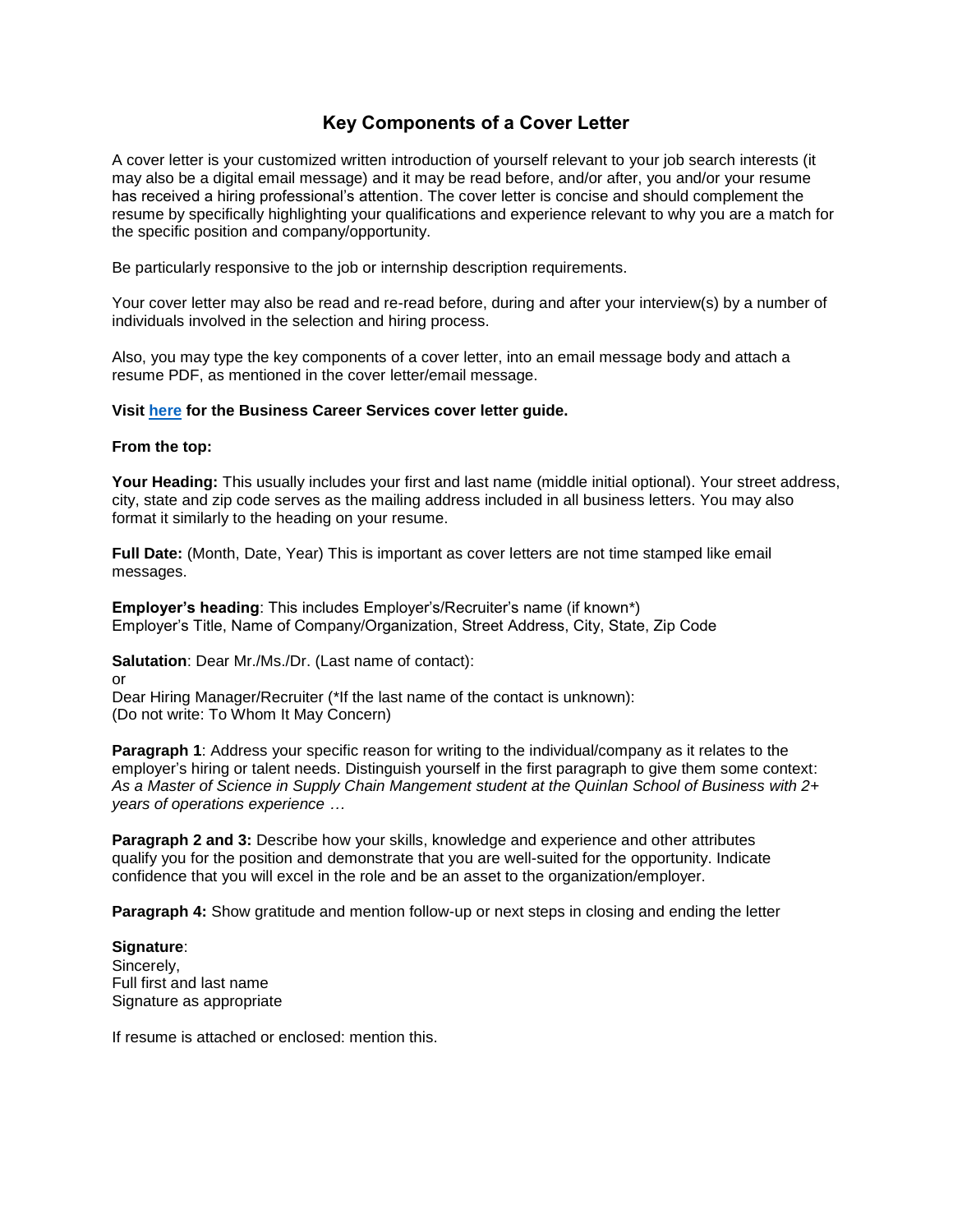### **Sample Cover Letter**

Mary S. Business 1000 N. State Street Chicago, IL 60601

February 1, 2021

Ms. Samantha Hanson Supply Chain Information Systems Manager XXX Firm, LLP, 122 N. State Street, #3000 Chicago, IL 60603

Dear Ms. Hanson,

It was a pleasure to meet you at the recent Business Career Fair hosted at Loyola University Chicago Quinlan School of Business. I appreciated your insightful remarks about new emerging supply chain management development and the impact on your business strategy, as well as future career opportunities at XXX. I am also writing to express my strong interest in the Supply Chain Management Summer Internship you mentioned. I am confident that my knowledge of supply chain management complemented with strong analytical and leadership skills will enable me to add value to your supply chain team and the clients you serve.

Currently, I am pursuing my M.S. in Supply Chain Mangement degree at Loyola University Chicago Quinlan School of Business and expect to complete it in May of 2020. I offer analytical and operational knowledge and skills, and have effectively applied new knowledge gained in a variety of graduate business courses including (list titles of relevant courses). While working for the past 3+ years at XYZ International Corporation's headquarters, I have applied a variety of cutting-edge software tools to successfully execute multiple, enterprise-wide projects and have effectively delivered dynamic presentations to senior leaders and other strategic decision-makers.

I also bring a track record of taking initiative and demonstrating strong leadership skills as evidenced by my success in designing a new sustainability training program which I proposed to our COO. The training program was well-received and our senior leaders asked that I introduce it into our company's new employee onboarding training program. It is now a required piece of our annual employee training. As Vice President of the Supply Chain Management Association Chapter, I organized a conference for over 20 consultants from 6 different countries and launched a successful membership drive that increased members by 20% in the first year by developing new partnerships and collaborations using social media platforms. I have also participated as a mentor at Loyola and in my community, where I have supported others in their professional growth and development.

Thank you in advance for your thoughtful consideration of my qualifications. I would be thrilled to bring my skills and talents to your global strategic operations. I have attached my resume and welcome the opportunity to talk with you further or schedule a face-to-face meeting at your convenience. Sincerely,

Mary S. Business [Signature]

312-888-2322 [mbusiness@luc.edu](mailto:mbusiness@luc.edu)

Enclosed: Resume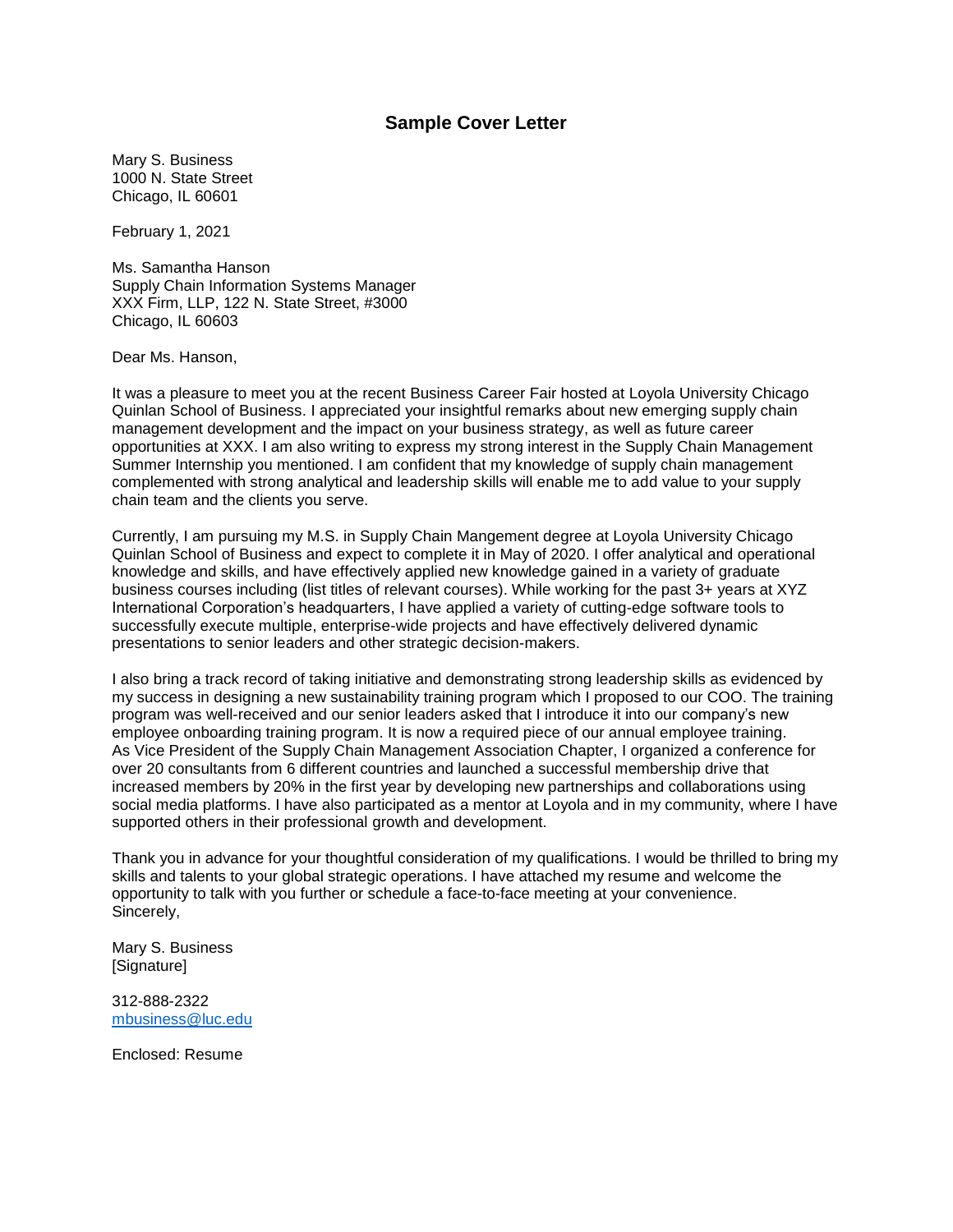# **Key Components of a Professional Resume**

**Heading:** This usually includes first and last name (middle initial optional). Your street address is not usually needed; city and state is often sufficient. Include one phone number and one email address, as this is required. LinkedIn URL is optional though frequently listed.

**Professional Profile or Professional Summary:** This can vary in length (2-4 lines) and format, however, aim to make it concise and demonstrative of the overall value you offer as a professional. You may include your unique strengths, skills, year of industry experience in a way that distinguishes you and matches you to the position/role you are seeking.

**Core Competencies or Skills:** These can be listed in bullet-pointed columns (usually 6-9).

**Education:** This is listed in reverse chronological order, so the master's degree/university is listed before your bachelor's degree and institution. Always include location, city, state, (country if it is international).

Example:

Loyola University Chicago, Quinlan School of Business Chicago, IL Chicago, IL Master of Science in Supply Chain Mangement **Expected Graduation Month, Year** 

- $\checkmark$  Include cumulative GPA if it is 3.5/4.0 or above
- $\checkmark$  List names of completed courses and/or courses in progress, though distinguish which they are

**Professional Experience:** Always include most relevant work and professional experience.

Example:

Job Title Start Month, Year – End Month, Year – End Month, Year – End Month, Year

Name of the Organization **City** State, Country City, State, Country

- Include 3-6 bullet points that convey your challenges, achievements, and results
- Quantify and/or qualify results to offer specific, measurable and memorable accomplishments that convey the value to the organization

Follow this formula when writing bullet points: Action Verb  $+$  Task = Impact

- Reflect Challenge, Achievement, Result (CAR)
- Quantify and Qualify Results when appropriate

**Professional Affiliations/Associations:** It is encouraged to include.

Example:

Association for Supply Chain Management, Member 2019-Present

**Leadership:** It is encouraged to include.

**Community Service/Volunteerism:** It is encouraged to include.

**Awards and Recognition:** It is encouraged to include.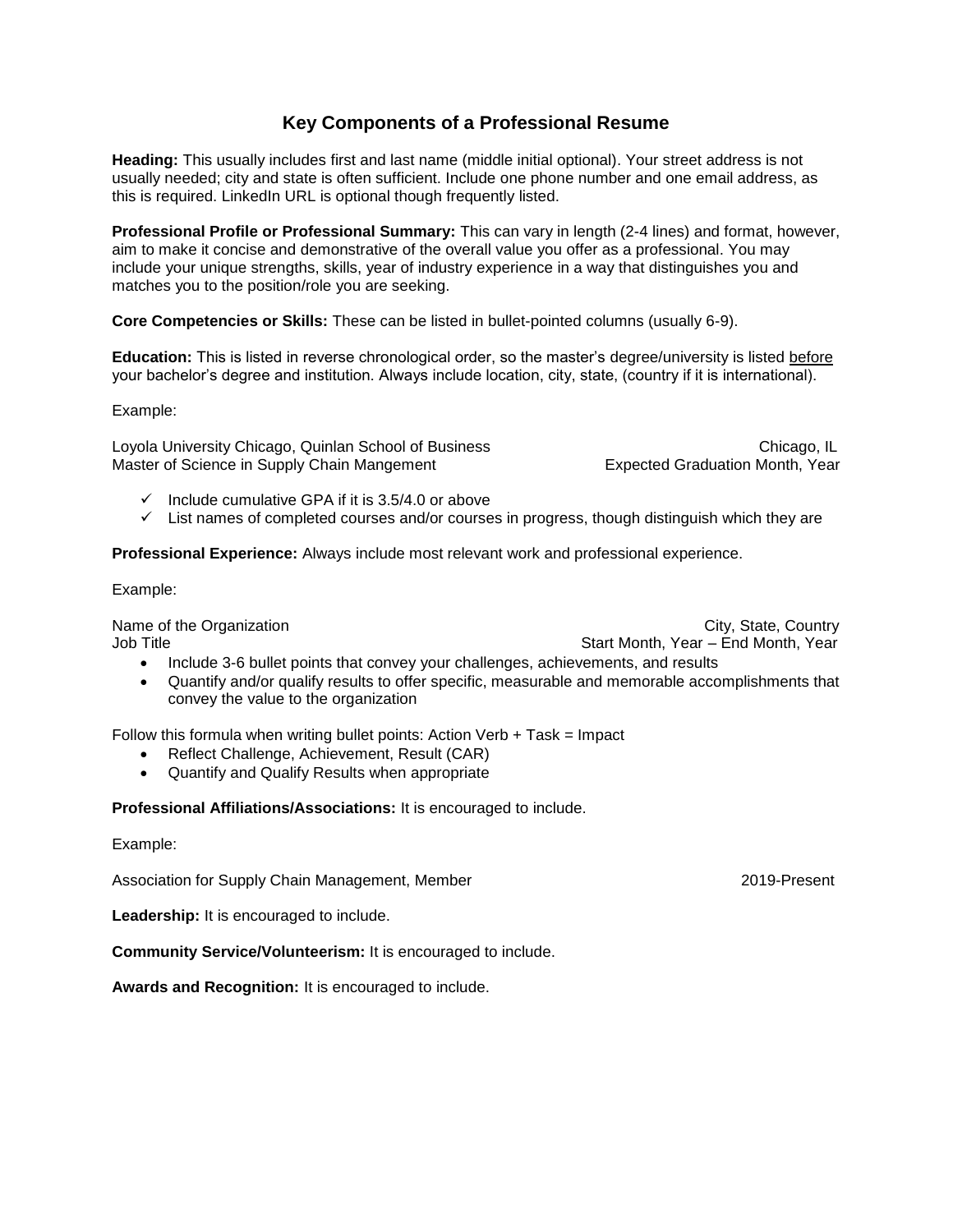### **Resume Design**

There is quite a bit of variability in resume design and format today, however, there are some basic guidelines shared by many recruiting and career professionals.

**Recommended fonts:** Arial, Georgia, Garamond, Helvetica, Calibri (10-12-point font size. Your name may be slightly larger than the rest of the content on the resume).

**Formatting and Readability:** Send as a PDF unless requested in another format. Name the document "Your Full Name\_Resume" or something similar.

One page is frequently considered appropriate for graduate students with 1-5 years of experience depending on your scope of experience and accomplishments. If the resume is more than 1 ½ pages, it may be better to condense it to one page or assure that it is a compelling, full two pages of content.

Ensure all spacing is correct and leverage white space. Use only text as opposed to symbols or text boxes. Avoid using first person pronouns like "I", and "we".

**Customization:** Create a basic resume which reflects all your experience and then customize it each time you apply to a new role by being responsive to the job description and requirements. Be sure to match key competencies, qualification, skills, or company values listed in the job description to which you are applying.

**After you create an updated draft of your resume, login to [Handshake](https://luc.joinhandshake.com/) to schedule a personalized resume review appointment. During your appointment you will receive strategic resume customization recommendations that will be based on your unique career goals from your Graduate Career Coach.**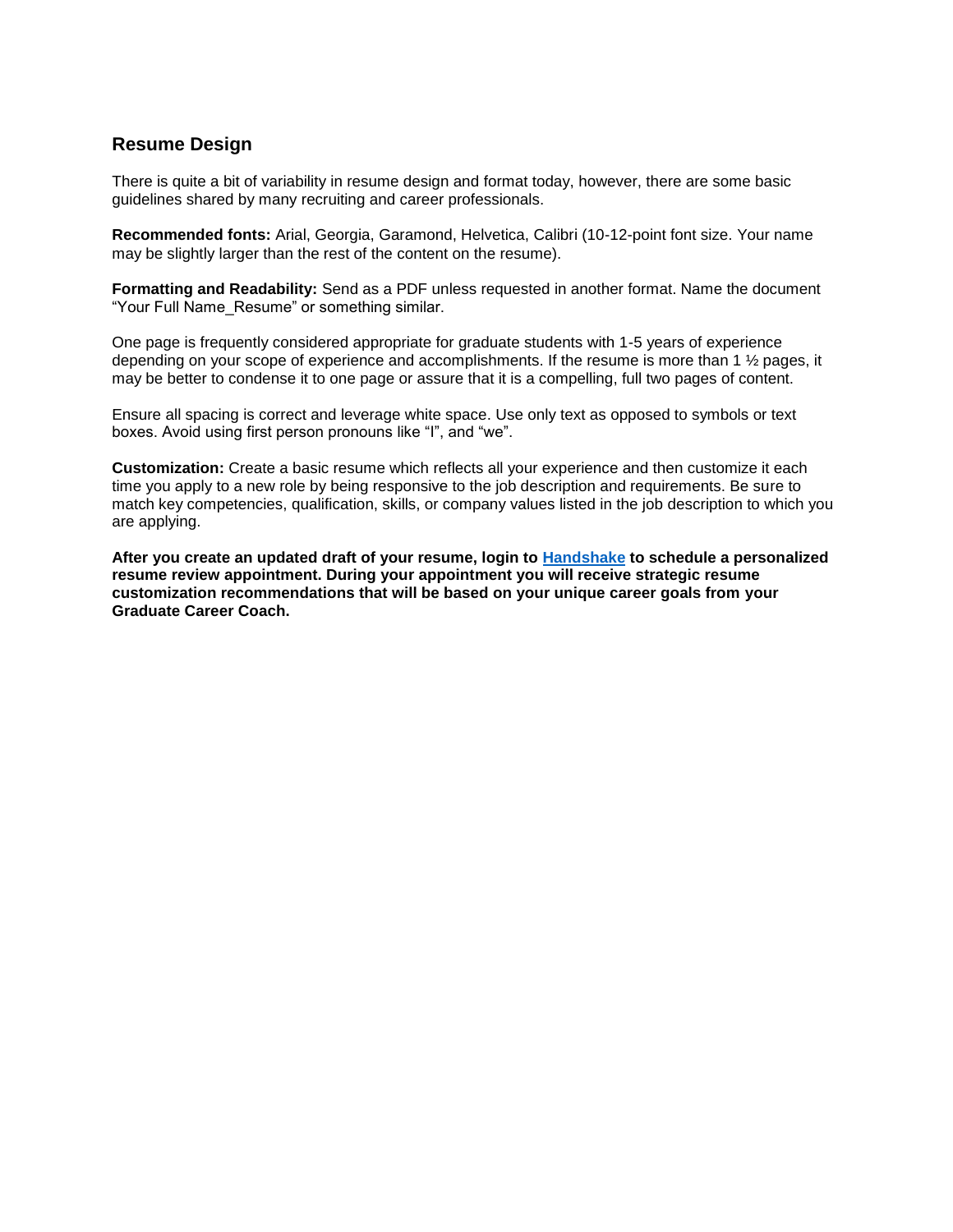### **Sample Resume**

### **MARY S. BUSINESS**

Chicago, IL | [mbusiness@luc.edu](mailto:mbusiness@luc.edu) | 312-888-2322 | LinkedIn/URL

**PROFESSIONAL PROFILE:** Results-oriented, strategic business professional pursuing M.S. Supply Chain Management degree with 3+ years of experience in multinational manufacturing and transportation companies. Strong analytics, logistics and operational achievements resulting in improved efficiencies and proven cost savings.

#### **CORE COMPETENCIES:**

Data Analysis • Forecasting, • Quality Control• Project Management Strategic and Critical Thinking • Supply Chain Management • Proficient in MS Excel

#### **EDUCATION:**

**Loyola University Chicago, Quinlan Graduate School of Business Chicago, IL<br>Master of Science in Supply Chain Management Expected May 2020 Master of Science in Supply Chain Management** Cumulative GPA: 3.8/4.0 Highlighted completed courses:

**Miami University, Farmer School of Business <b>School School School School** Cxford, OH **Bachelor of Science in Business Economics, Minor in Spanish May 2017** May 2017

#### **PROFESSIONAL EXPERIENCE:**

**Multinational Corporation Chicago, IL Chicago, IL Chicago, IL Chicago, IL Chicago, IL** 

- **Operations Development Associate Start Month, Year End Month, Year End Month, Year**  Supported leadership team and effectively identified operational and technical processes to assure accuracy in effective daily operations of business enterprises and consistently exceeded the quality target goals
	- Selected by manager to train 3 new employees in overall department onboarding and operations and was chosen for Company's Future Leaders Development Program based on strong performance and leadership potential
	- Researched, reviewed, wrote and edited new policies and procedures as assigned by operations leadership team resulting in achieving goals ahead of schedule and earning favorable reviews from operations director
	- Analyzed reports and assured accuracy and compliance with regulatory requirements

### **ABC International Corporation** Chicago, IL

- **Business Intern Start Month, Year, End Month, Year** 
	- Applied Microsoft Project and SharePoint to effectively assist team of operational managers with planning and allocating resources for a large-scale software conversion that was successfully implemented 2 days before the deadline
	- Analyzed large data sets and reported on trends that impacted quarterly costing reports and monitored division expenditure variance
	- Selected by manager to lead a new project management software review and trial that resulted in presentation to managers and recommendations for successful produce purchase
	- Assisted manager in generating budget proposals and monitoring projects that ensured accuracy

### **PROFESSIONAL AFFILIATIONS:**

Association for Supply Chain Management**,** Member 2019-Present APICS, Member 2017-2018